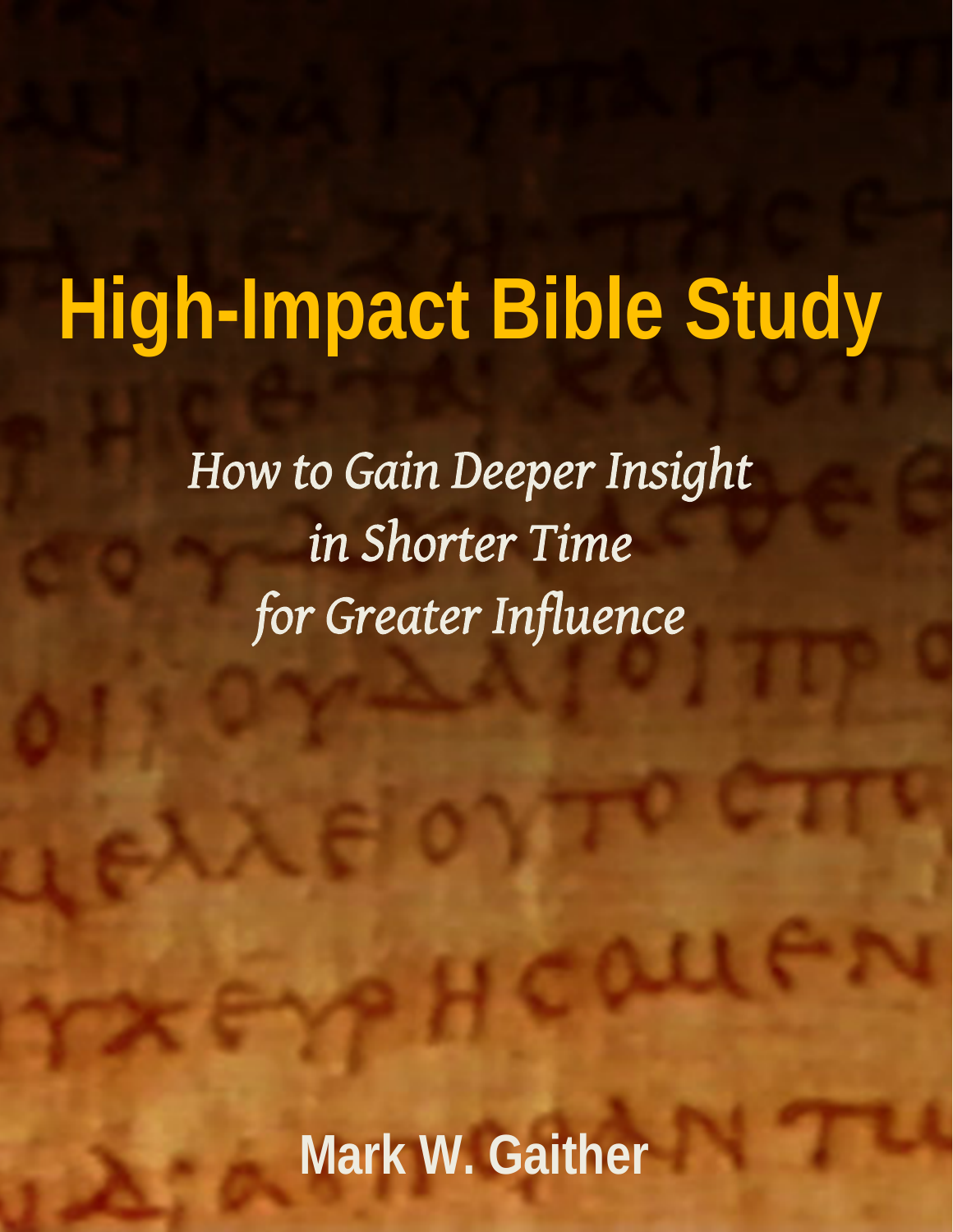© 2010 Mark W. Gaither

All rights reserved. No portion of this workbook may be reproduced, stored in a retrieval system, or transmitted in any form or by any means—electronic, mechanical, photocopy, recording, scanning, or other—without the prior written permission of the author.

Unless otherwise noted, Scripture quotations are taken from the New American Standard Bible®, © The Lockman Foundation 1960, 1962, 1963, 1968, 1971, 1972, 1973, 1975, 1977, 1995. Used by permission.

Scripture quotations marked NET are from The NET Bible, New English Translation. © 1996–2007 by Biblical Studies Press, L.L.C., www.bible.org. All rights reserved.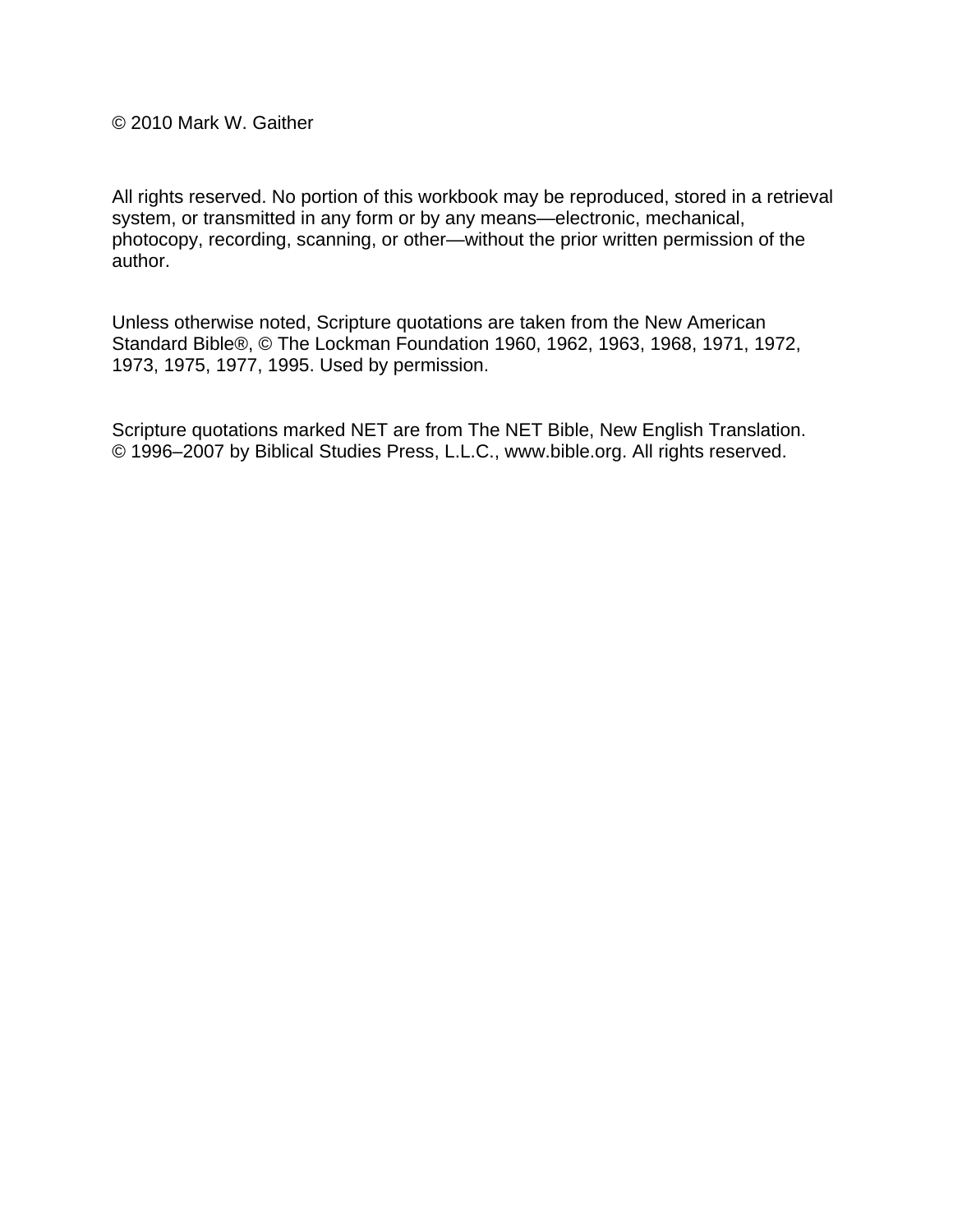#### **Inductive Bible Study Process**

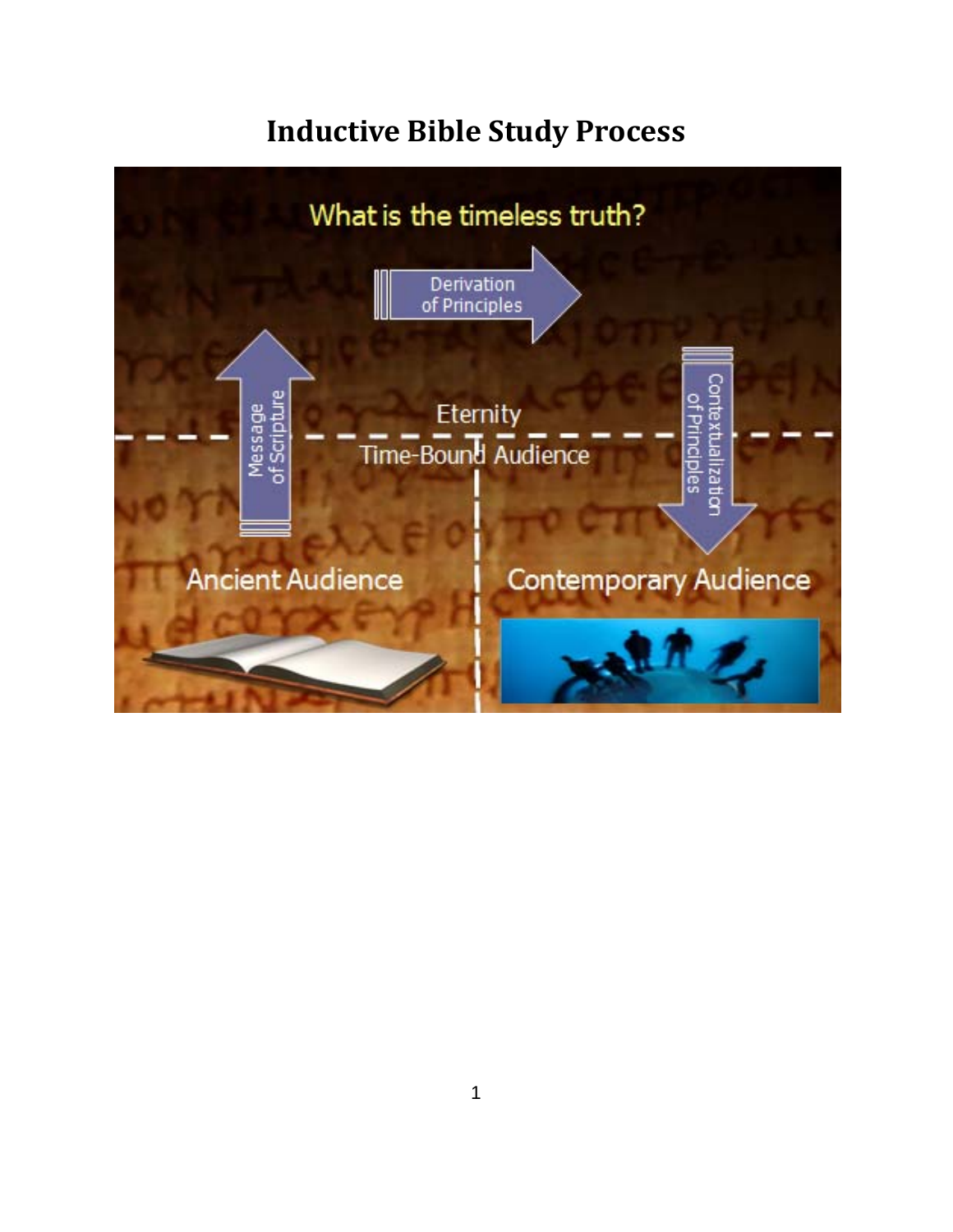#### **Four‐Step Bible Study Method**



### **Step 1: Observation**

Key Question: "What does the text *say*?

### **What to Observe**

- Who is involved?
- Where are they?
- When does this occur?

(Within the literature and in the Bible)

- What is the issue at hand?
- Why does the writer include this?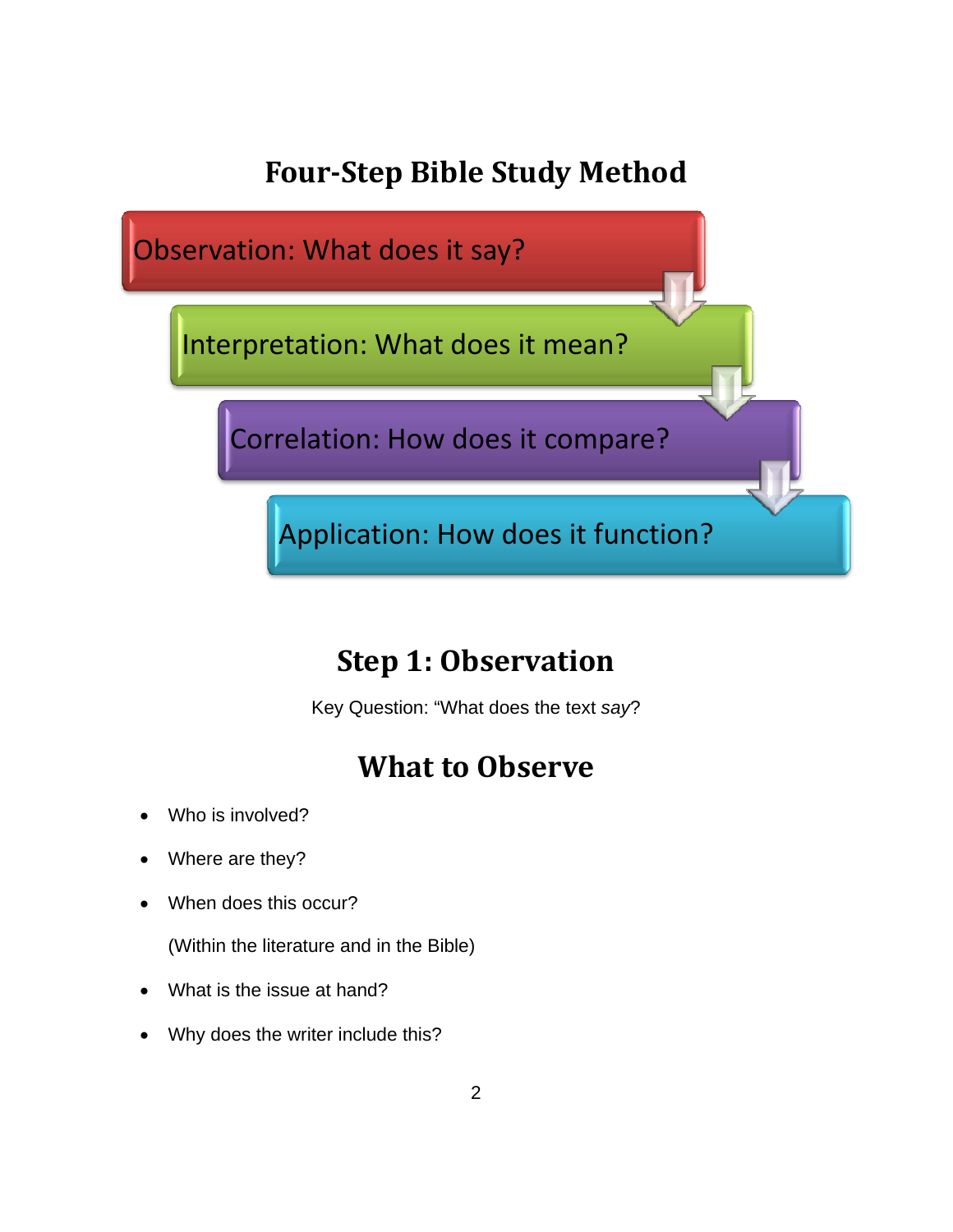#### **Details to Examine**

- Main Verbs (tense, voice, mood, number)
- Contrasting Conjunctions
- Repeated Words
- Unusual Words
- Cause-Effect Relationships
- Unusual Prepositions

## **Compare Versions**

| <b>NASB</b>                | NIV                        | <b>NKJV</b>                  | The Message  |
|----------------------------|----------------------------|------------------------------|--------------|
| And He took                | <b>He took Peter</b>       | And He took                  | Taking along |
| with Him Peter and the two |                            | with Him Peter Peter and the |              |
| and the two                | sons of                    | and the two                  | two sons of  |
| sons of                    | Zebedee along sons of      |                              | Zebedee, he  |
| Zebedee, and               | with him, and Zebedee, and |                              | plunged into |
| began to be                | he began to be He began to |                              | an agonizing |
| grieved and                | sorrowful and be sorrowful |                              | sorrow.      |
| distressed.                | troubled.                  | and deeply                   |              |
|                            |                            | distressed.                  |              |
|                            |                            |                              |              |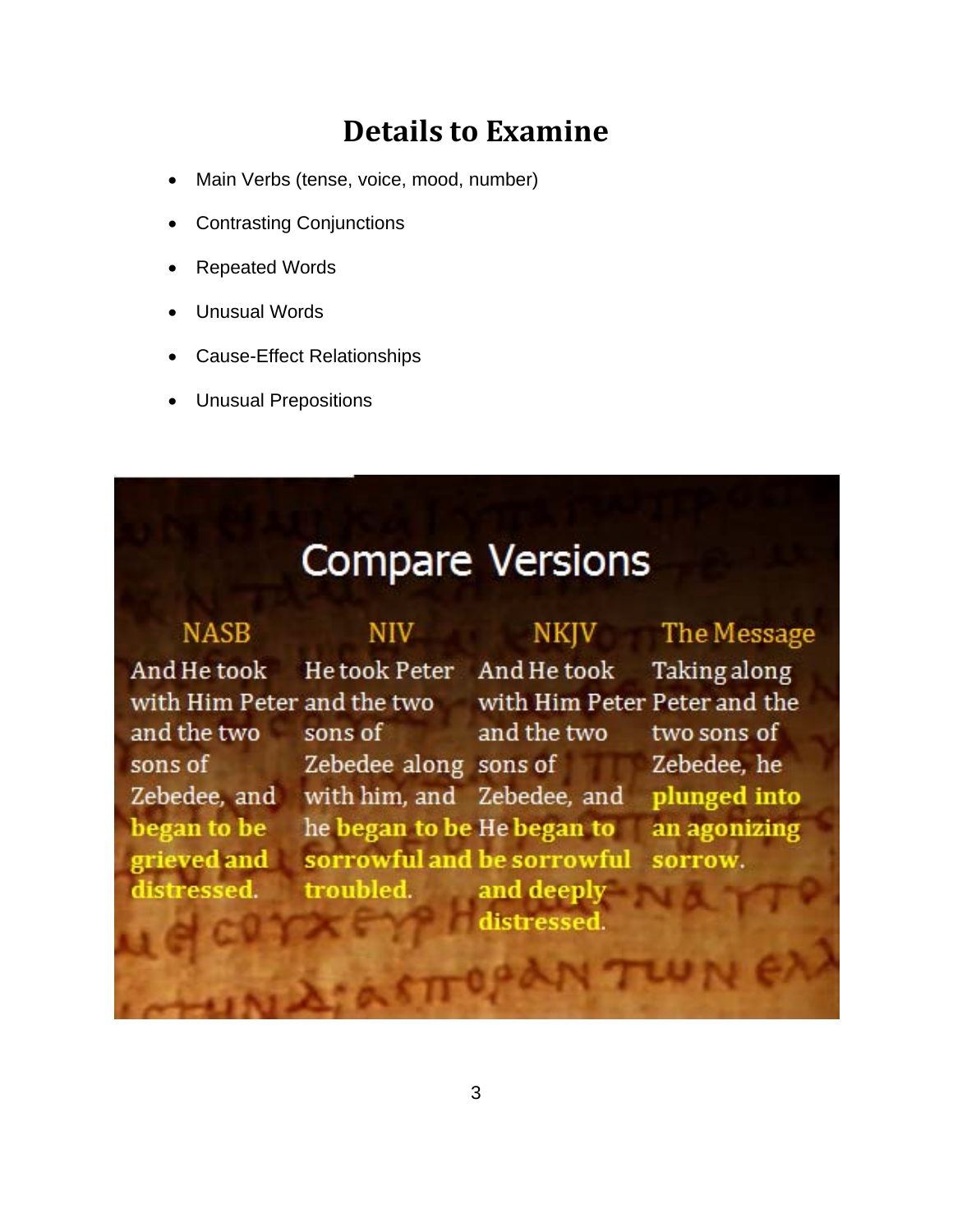#### **Step 2: Interpretation**

Key Question: "What does the text *mean*?

#### **Barriers to Interpretation (and Available Helps)**